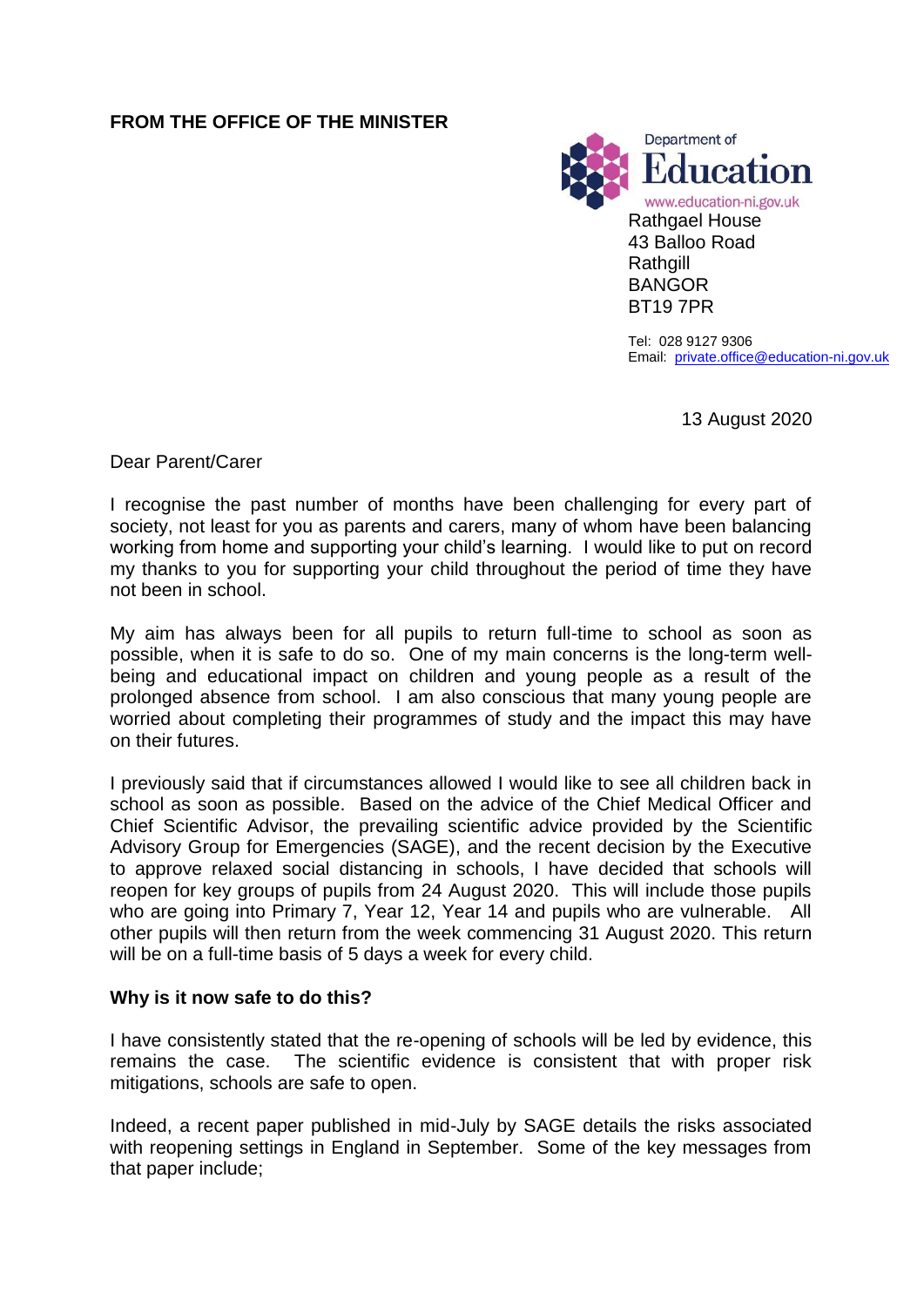- There is relatively low immediate risk to children's health from SARS-CoV-2<sup>1</sup>, with some evidence indicating that children/adolescents have lower susceptibility to SARS-CoV-2 infection and clinical disease than adults.
- There is some evidence that children play a lesser role in transmission than adults.
- In countries where schools have been open for some time, data suggests that school opening has made little difference to community transmission.

Whilst Covid-19 is still here in Northern Ireland, you will be aware of the gradual relaxation of restrictions in many other areas of society. Governments in England, Scotland, Wales and the Republic of Ireland have all signalled their intention to reopen schools with normal patterns of attendance for all pupils in the coming weeks, in time for the new school term.

However, this does not mean a return to business as usual. We are still operating in a pandemic and **everyone** will have a role to play in ensuring that hygiene and public health measures are followed to allow a safe return to school.

**Do not send your child to school** if your child or anyone you live with has any of the following symptoms:

- **a high temperature** this means you feel hot to touch on your chest or back (you do not need to measure your temperature);
- **a new, continuous cough** this means coughing a lot for more than an hour, or 3 or more coughing episodes in 24 hours (if you usually have a cough, it may be worse than usual);
- **a loss of or change in sense of smell or taste**.

If your child or anyone in your household has any of the symptoms above you should get a test for Covid-19. Details on how to do this can be found [here.](https://www.nidirect.gov.uk/campaigns/coronavirus-covid-19)

Covid-19 is still in our communities and we need parents, pupils and wider society to stay vigilant to "**Keep It Out"** of our schools.

# **What is being done to make schools safe?**

To make sure that schools remain safe for our children, young people and staff, a number of measures will be put in place. These include;

 **Keeping Covid-19 out of schools.** Anyone displaying any Covid-19 symptoms **must not** attend school.

 $\overline{a}$ <sup>1</sup> Covid-19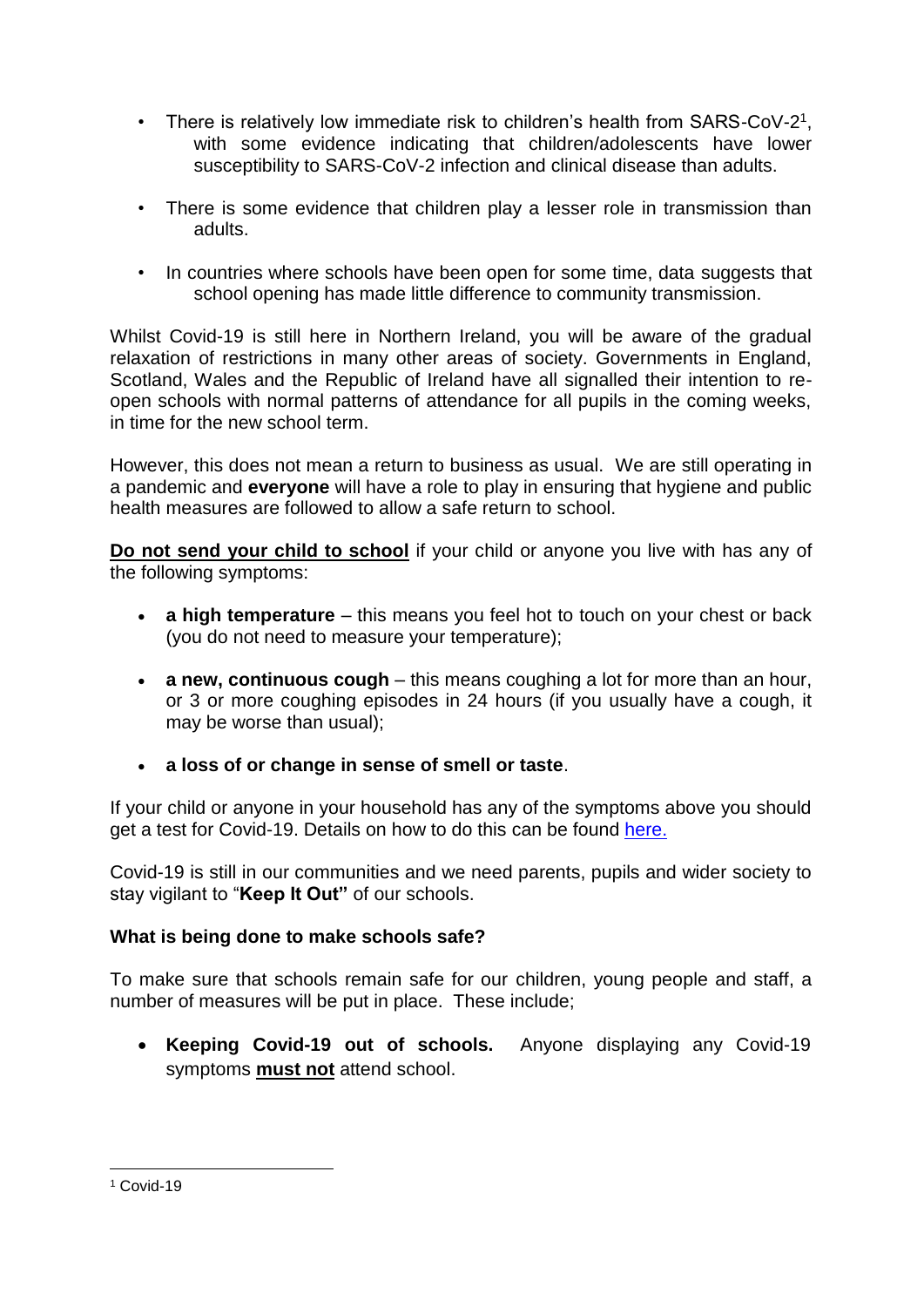- **Enhanced hygiene and cleaning measures** will be in place. All cleaning will be carried out in accordance with PHA Guidance. Regular cleaning of door handles, desk tops etc. will take place throughout the day.
- Children will **wash their hands** as soon as they arrive at school and regularly throughout the school day.
- Public health guidance with respect to **social distancing of 2 metres (2m)**  will remain in place between adults and as far as possible between adults and pupils.
- Whilst the stringent application of social distancing requirements between pupils will be relaxed, as far as is practicable, **social distancing should be maximised for both children and adults who are not from the same household.**
- **Protective bubbles will be used as a key mitigating action where possible.** The protective bubble arrangements will be used to segment pupils into a consistent group or groups that arrive together, learn together, play together and eat together, reducing contact throughout the school with other children.
- **Classroom space will be maximised** as far as possible with unnecessary items removed and schools will make use of all space including outdoor space.
- **Children will not sit facing each other where possible** and **seating plans can be used to aid contact tracing** in the event of a positive Covid-19 case.
- PHA guidance under the **Test and Trace and Protect programme** will be applied for all staff or pupils in contact with someone who tests positive for Covid-19
- **Lunch and break times may be staggered** with more sittings, take away services and / or delivery to classrooms.
- **Staggered arrival and pick up times** may be introduced to limit interactions and avoid gatherings at the school gates.
- Given the risk mitigations in place in schools to limit and contain the spread of COVID-19, **face coverings are not generally recommended for routine use in schools**. Staff and pupils may wish to use them during the routine school day and this is acceptable.
- With the exception of those who are exempt, it is **mandatory for all pupils aged 13 and over to wear a face covering on public transport**. It is also strongly recommended that **all pupils regardless of age, should wear a face covering on all buses, trains or taxis** for the journey to school where it is appropriate for them to do so and they are able to handle them as directed.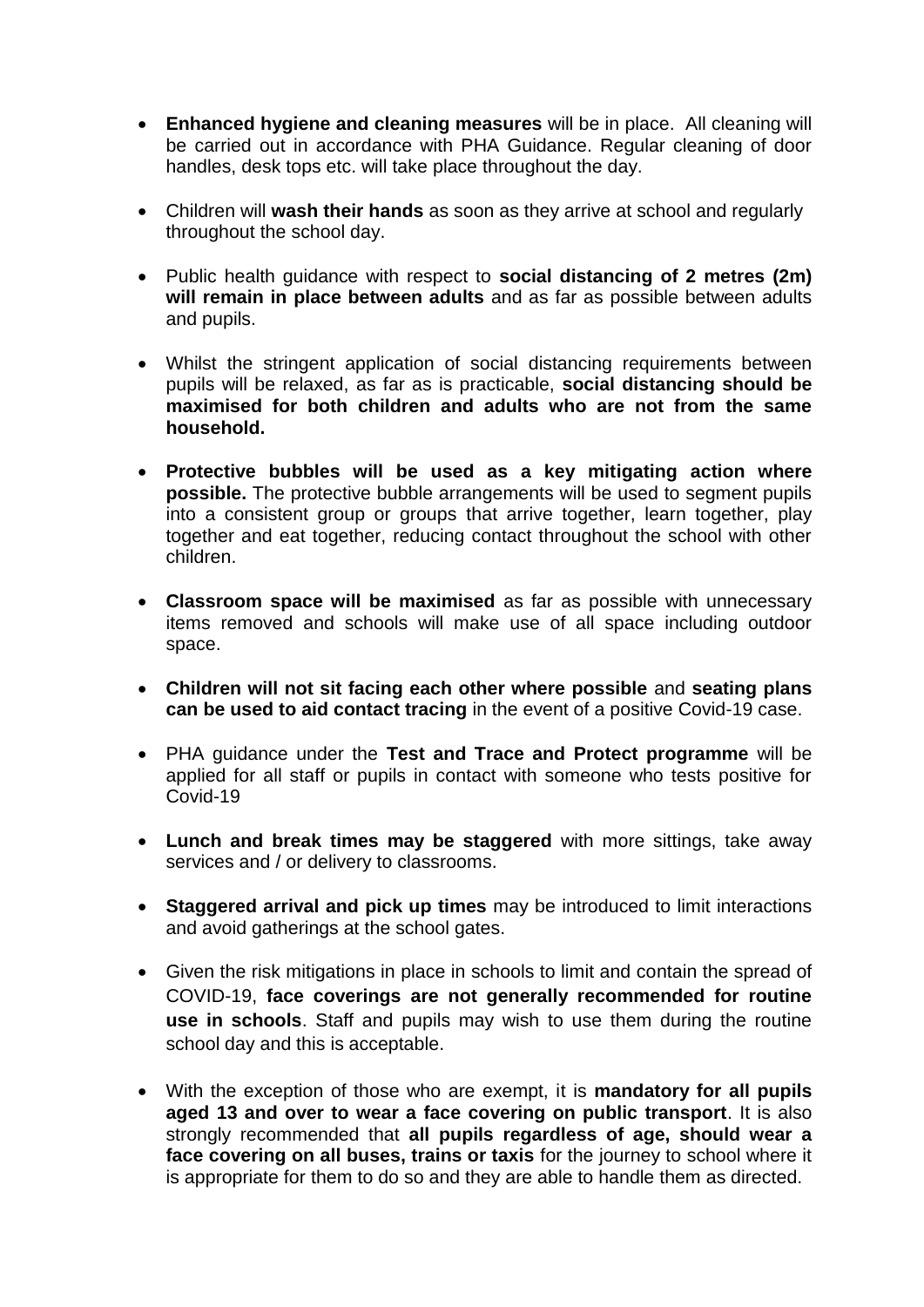### **Home to School Transport**

I know that the provision of transport is key in enabling children and young people to return to school. I realise that many of you will want to personally transport your children to school. While I would ask that you encourage your child to use other means of travelling to school for example, walking or cycling where it is safe and reasonable to do so, I recognise that for many children the home to school transport network may be the only available option.

Pupils on all buses should always seek to maintain a social distance from others wherever possible, however the guidance for public transport on **social distancing will not apply on dedicated school transport** in the new school year. The department considers this to be reasonable as:

- pupils will usually face forward on a vehicle except in a small number of cases such as some pupils with Special Educational Needs;
- pupils on dedicated school transport do not mix with the general public on those journeys;
- dedicated home to school transport often carries the same group of children and young people on a regular basis, and those children may also be together in school; and
- the predictability, which public transport does not afford, will allow for planning so that protective measures can be put in place.

It is mandatory for all pupils aged 13 and over to wear a face covering on public transport and it is strongly recommended that all pupils should wear a face covering on any form of home to school transport where it is appropriate for them to do so. Pupils should bring a plastic bag for storing their face covering if they have used one on home to school transport. You are asked to ensure that your child(ren) clean their hands before boarding any home to school transport vehicle.

Where capacity on a vehicle allows for additional space to be put between pupils, that should be done, however it is recognised that this will not always be possible. Where it is not possible, other measures to protect pupils will be implemented.

Home to school transport will run from 1 September except for those pupils in years 7, 12 and 14 who will have access to a limited home to school transport service from 24 August. Further details will be available on the Education Authority website.

Pupils using **public transport** services that are also used by members of the public will continue to adhere to social distancing guidelines for the general public.

#### **School Meals**

The Summer Food Payment scheme will end on 31 August 2020 and it is my intention that school meals will be available in schools from the 1 September 2020. It